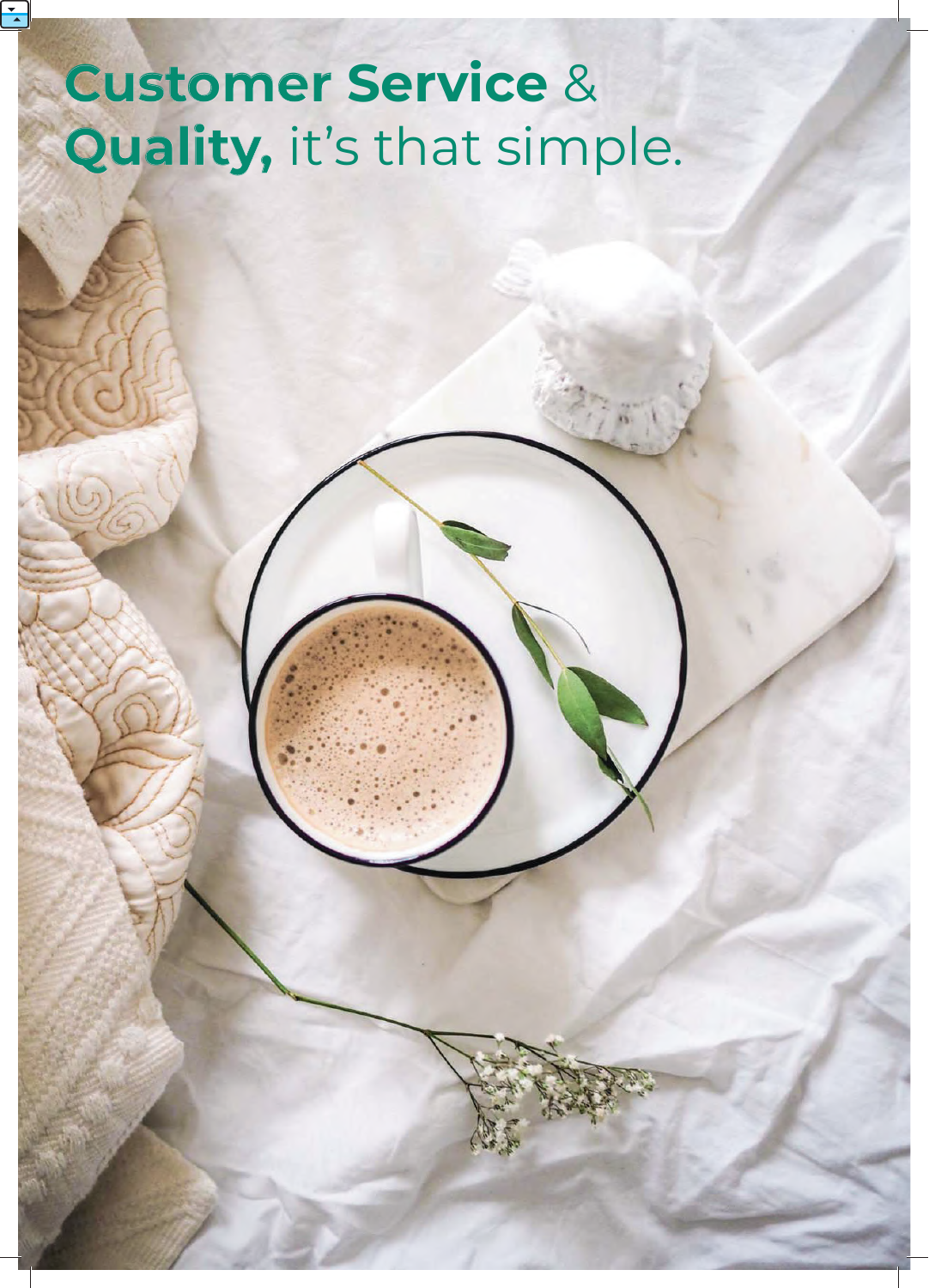

# STANDARD QUALITY INCLUSIONS

#### **PRE-CONSTRUCTION**

- Site analysis Including Soil Reports, Survey Plan & Property Information.
- Foundations "M" class waffle slab up to 300mm of fall over building envelope.
- Bushfire Assessment.
- Engineer's slab design and computations.
- Building Permit Including permit fees, working drawings & detailed specifications.
- Connections gas, sewer, storm water & water for the allotment.
- 100mm sewer grade PVC storm water system. **STRUCTURAL**
- 90mm Machine Grade Pine studs (MGP10) to internal/external walls @450mm centres.
- Engineered and inspected pine timber frame. With all regulatory bracing.
- Engineered and inspected timber trusses and floor joists (for double storeys) with all regulatory bracing.
- Termite Treatment Part A: Termite collars to all pipes passing through the concrete slab.

## **EXTERNAL FEATURES**

- Low maintenance facade.
- Natural rolled brick joints.
- Paint to all rendered walls as per colour schedule.
- Quality tiled roof selected from Builders Range.
- Colorbond fascia and spouting.
	- Colorbond rainheads & downpipes.
	- $\cdot$  Colorbond flashings.
	- Designer aluminium sliding windows throughout
	- (Window configuration will vary with design). • Designer aluminium sliding door to meals/family.
	- (Design specific).
	- Designer aluminium sliding door to laundry (design specific).
	- Corinthian entry door with painted finish.
	- Contractor series lockset to front entry, external garage door & internal garage door where indicated on working drawings.
	- Garden Tap to rear on external wall.
	- Garden Tap at front at water meter point.

#### **ENERGY EFFICIENCY FEATURES**

- R2.5 Ceiling batts to roof areas (excluding garage, porch & alfresco ceilings).
- R1.5 Wall batts to external house walls.
- Weather seals to all external doors including garage internal access door.
- Foil wrap to external walls including garage.
- Self sealing exhaust fans.